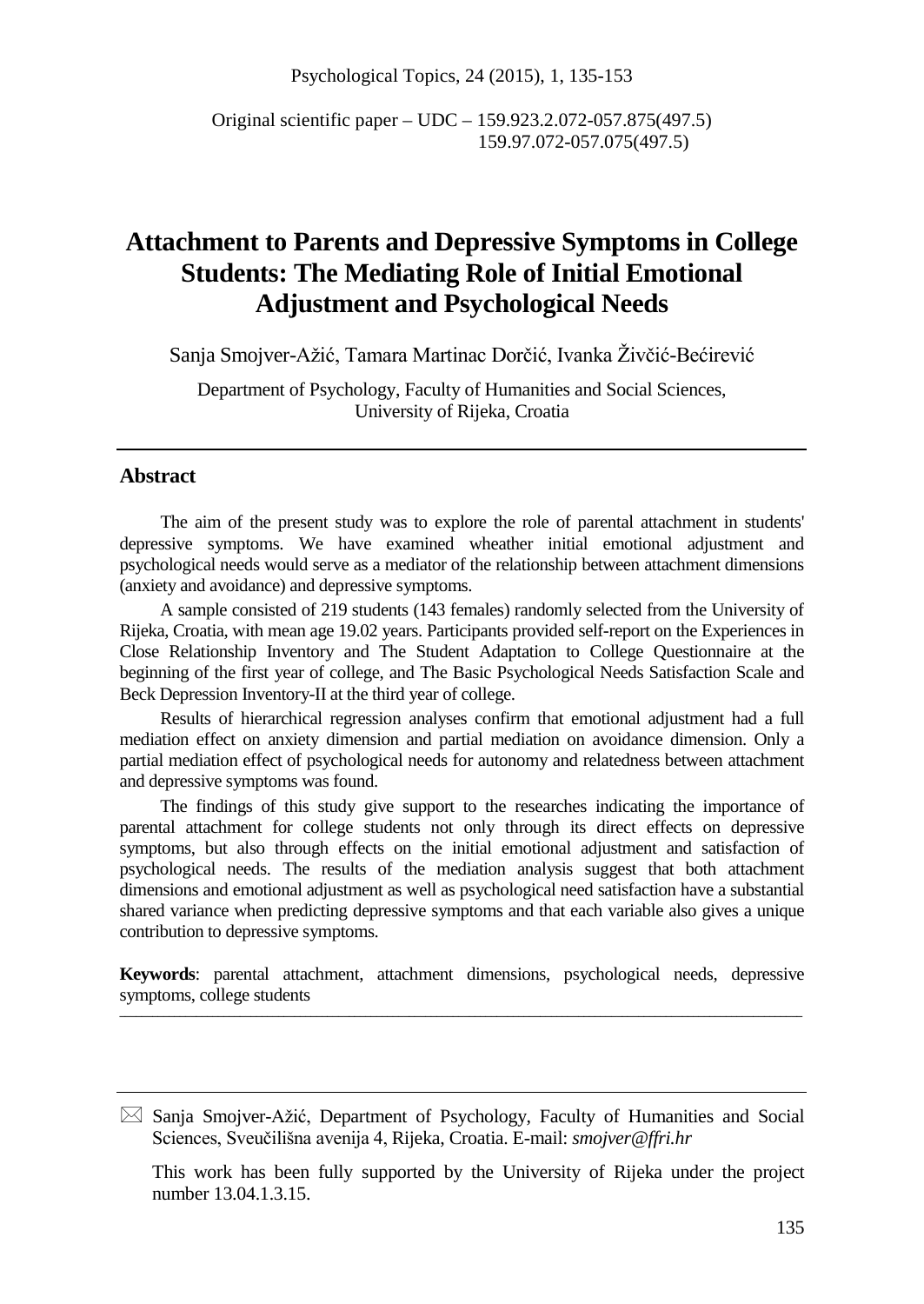## **Introduction**

Transition to college is for many students a challenging developmental milestone that requires multiple adaptations and results in different subjective experiences. Some students are better able to adjust to the new experience unlike some others who would be more prone to develop psychological symptoms, such as depression. Roussis and Wells (2008) indicate high increase in depression among college students in the last decade. Depression as a common mental disorder in university students represents a risk factor for students' dropout or academic underachievement (Ibrahim, Kelly, Adams, & Glazebrook, 2013). Variability in students' psychological adjustment implies the importance of studying factors that contribute to specific reactions to the college experience (Pritchard, Wilson, & Yamnitz, 2007).

Although primary attachment theory intends to explain the relationship with parents in early childhood, it can be also applied to better understand the adjustment process for college students (Kenny & Rice, 1995). Researches supported the importance of parental attachments beyond childhood (Cutrona, Cole, Colangelo, Assouline, & Russell, 1994; Kenny & Rice, 1995; Vivona, 2000) and confirmed the influence of attachment quality to college students' adjustment (Fass & Tubman, 2002; Mattanah, Lopez, & Govern, 2011).

Secure attachment to parents is linked to a broad range of college adjustment outcomes from prediction of better relationships with others and greater self-worth to sense of academic competency and emotional adjustment (Larose, Bernier, & Tarabulsy, 2005; Rice, FitzGerald, Whaley, & Gibbs, 1995). In their meta-analysis Mattanah et al. (2011) stressed that the relationship between parental attachment and college student adjustment is small-to-moderate. Although it means that, besides attachment, other factors also contribute to student functioning, it also proves the significant role of emotional relations with parents even during the period of emerging adulthood.

Adjustment to a new college environment is a stressful situation in which students could benefit if they have supportive parents. For students who left home a secure attachment to parents provides a secure base by supporting student exploration and mastery of the college environment and by remaining available as a source of advice and comfort when needed (Kenny, 1987). Perception of parent availability and support can reduce anxiety, increase environmental exploration, and contribute to competence in new interactions (Kobak & Sceery, 1988). Students who perceive their parents as a secure base continue to seek them out in situations of stress as a source of support when needed which could contribute to their lower levels of distress during the college transition (Kenny, 1987; Kenny & Rice, 1995).

Attachment theory proposes that working models of self and the model of others develop through experiences with caregivers. These working models can be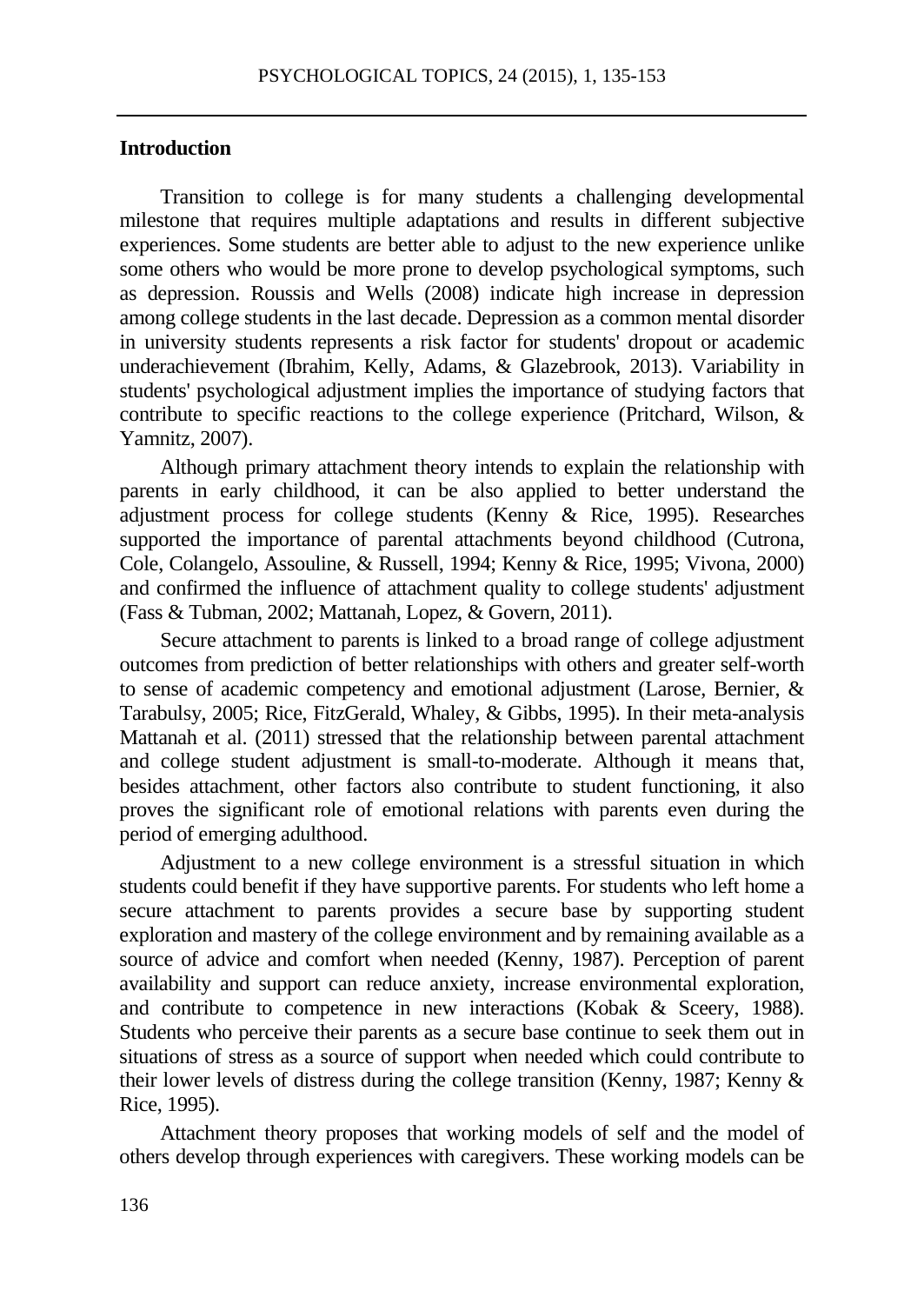generalized to new relationships, guiding cognition and behaviour (Bowlby, 1982). Relation with sensitive and consistently available caretakers results in the development of internal working model of self as worthy of love and a model of others as trustworthy and predictable while relationship with insensitive and unreliable caretaking may result in a view of self as unworthy and a view of others as untrustworthy (Bowlby, 1982). In the model of self and the model of other (Brennan, Clark, & Shaver, 1998) attachment is viewed in terms of two orthogonal dimensions: attachment anxiety and attachment avoidance. While attachment anxiety is related to fear of rejection and high emotional reactions to obtain attention and support from others, attachment avoidance refers to fear of intimacy and dependence, and keeping distance from others in order to avoid disappointment (Brennan et al., 1998). According to this model, high score on either one or both dimensions means insecure attachment, while a low score on both dimensions assumes secure attachment orientation (Brennan et al., 1998).

Among different determinants of depression, insecure attachment style, as well as dimensions of attachment anxiety and avoidance have been reported as one of the risk factors (Bifulco, Moran, Ball, & Bernazzani, 2002; Liu, Nagata, Shono, & Kitamura, 2009; Roberts, Gotlib, & Kassel, 1996; Wei, Heppner, & Mallinckrodt, 2003; Wei, Mallinckrodt, Russell, & Abraham, 2004; Wei, Russell, & Zakalik, 2005b). Consistent with Beck's cognitive model of depression (Beck, 1967), a negative view of self and others, associated with insecure attachment, may increase vulnerability to depression. Securely attached individuals view the social world as generally more positive, trustworthy, and benevolent compared to those high in either one or both attachment dimensions (Collins & Read, 1990). While there is consistency in linking insecure attachment styles with psychological wellbeing or disorder, there are still no consistent findings which insecure style or attachment dimension is more vulnerable (Bernier, Larose, Boivin, & Soucy, 2004; Bifulco et al., 2002; Kafetsios & Sideridis, 2006). Some studies show the links between depressive symptoms and anxious/ambivalent styles, and others highlight avoidant styles. Bifulco et al. (2002) found that insecure attachment was significantly related to clinical depression with little discrimination between types of insecure attachment styles, although avoidance in the angry-dismissive style was highly related to depression. Inconsistencies in linking attachment and depression could be attributed to the variation in the type of relationship on which the measures are based (general relationship, romantic relationships or relationships with parents) or to the differences that have been compounded by dimensional vs. categorical approaches to attachment assessment (Bifulco et al., 2002).

Besides a possible direct effect of attachment, researchers are also interested in mediators between attachment and depression. Several mediators of the relationship between attachment and distress were identified, such as dysfunctional attitudes and low self-esteem (Roberts et al., 1996), ineffective coping (Wei et al., 2003), maladaptive perfectionism (Wei et al., 2004), self-reinforcement, need for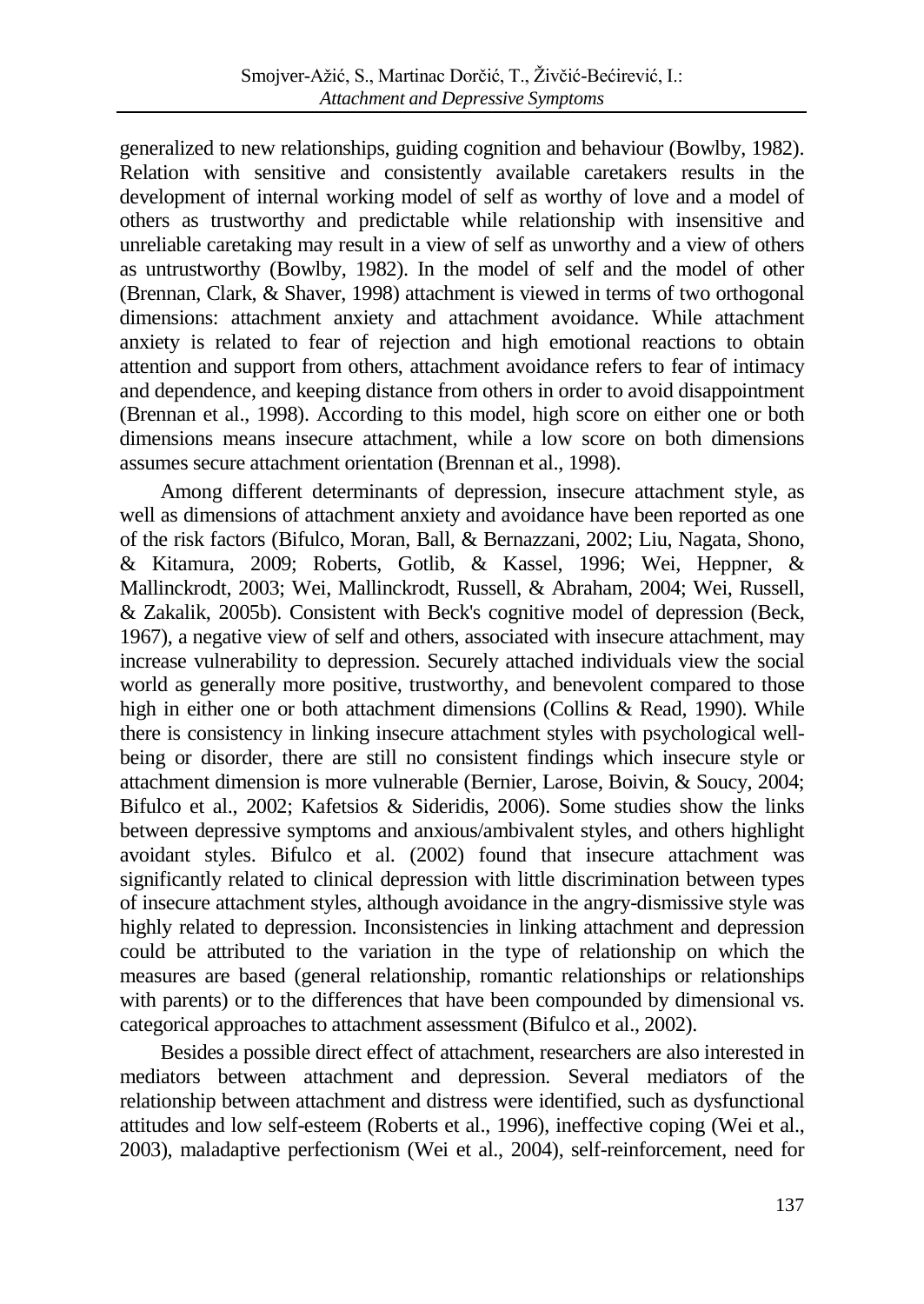reassurance from others (Wei, Mallinckrodt, Larson, & Zakalik, 2005a), self-worth (Kenny & Syrin, 2006), loneliness, and university integration (Carr, Colthurst, Coyle, & Elliott, 2013). The relationship between attachment style dimensions and depressive symptoms could also be mediated by basic psychological need satisfaction (Carr et al., 2013; Wei, Shaffer, Young, & Zakalik, 2005c). Unsatisfied needs result in ineffective strategies (e.g. maladaptive perfectionism) that could further result in depressive symptoms (Wei et al., 2005c).

One possible mechanism for satisfying basic psychological needs may be through individuals' attachment (Carr et al., 2013). Individuals who have a sense of secure attachment may experience satisfying their basic psychological needs (Deci & Ryan, 2000): autonomy (desire to self-organize experience and behavior, and to behave in accordance with one's integrated sense of self); competence (desire to interact with one's environment in an efficient way); relatedness (desire to feel connected to others). Self-determination theory (SDT) focuses on the factors that enable individuals to meet their psychological needs; in other words, people are more securely attached to those who meet their needs (La Guardia, Ryan, Couchman, & Deci, 2000). A secure base helps children to explore their environment with self-confidence, build a sense of autonomy and self-competence, and feel a sense of closeness with others (e.g., Pietromonaco & Barrett, 2000). Thus, amongst the principal reasons that attachment security relates to well-being is that secure attachments provide an arena in which persons are able to satisfy their basic psychological needs (La Guardia & Patrick, 2008).

Studies of mediators of the relationship between attachment and psychological adjustment could be important for counselling psychologists. If mediators (e.g., effective coping or basic psychological needs satisfaction) between attachment and adjustment are found, then counselling psychologists can help individuals relieve their depression by focusing interventions on target mediators, for example helping in meeting basic psychological needs (MacKinnon, Krull, & Lockwood, 2000; Wei et al., 2005c). This could be more easily achieved than attempting to alter the quality of attachment. According to the theory of attachment this is a more difficult process (Bowlby, 1982). Wei et al. (2005c) found that mediating role of basic psychological needs between attachment and depression depends on dimensions of attachment: psychological needs partially mediated the relationship between attachment anxiety and depression, and fully mediated the relationship between attachment avoidance and depression. The type of insecure attachment could be related to different aspects of college adjustment. That is why students with high levels of attachment anxiety and/or avoidance may need different and distinct interventions for improving their adjustment to college.

From the above review, it appears that there are relationships between attachment, psychological needs and well-being but still there are some inconsistent findings regarding possible distinct mediating effects between two attachment dimensions and depressive symptoms. If distinct mediators are found for each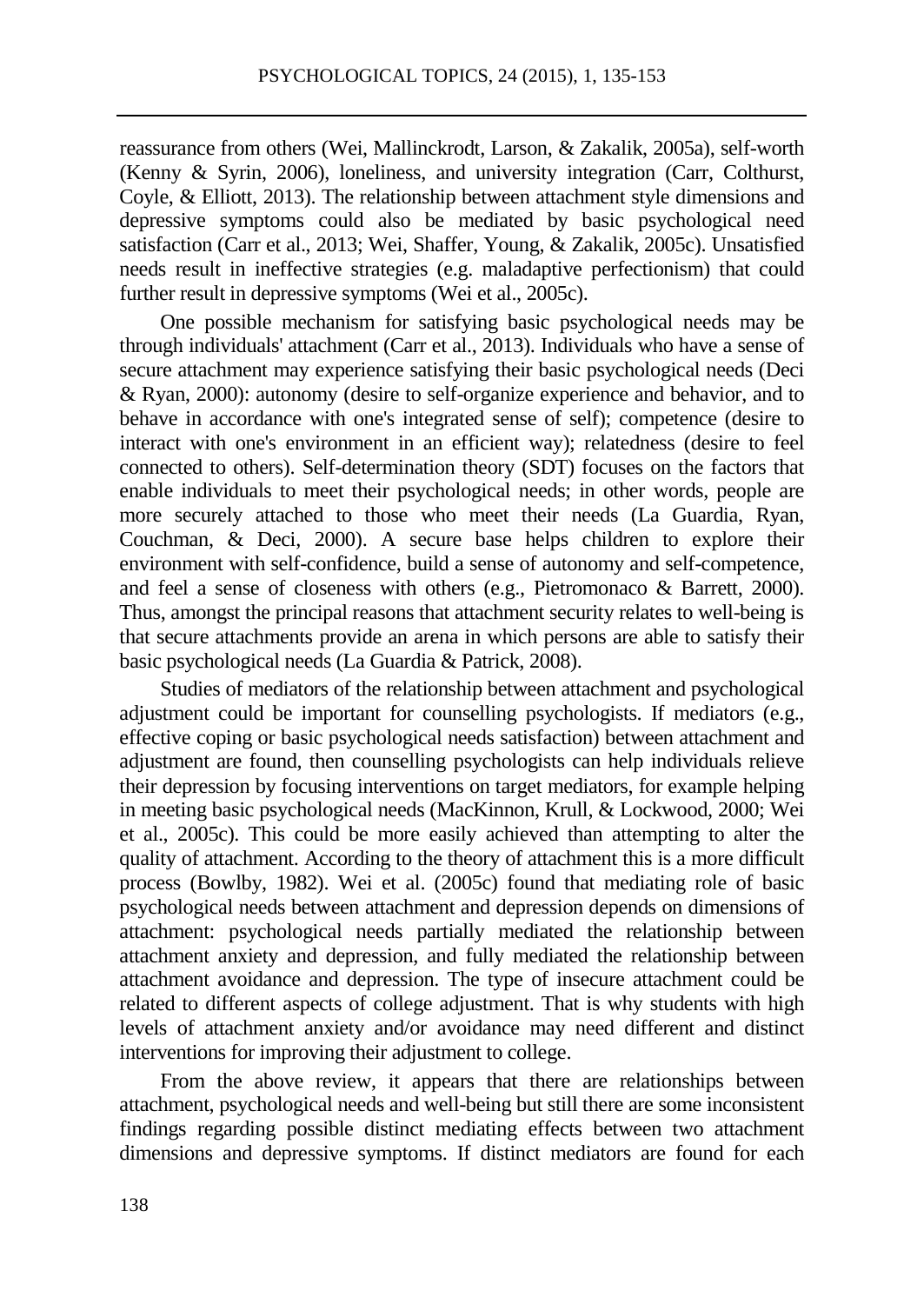dimension of attachment this mediators could be used as a specific targets in counselling intervention with students. Therefore the aim of this research was to explore possible direct and indirect effects of attachment in students' depressive symptoms. We have examined whether initial emotional adjustment and psychological needs would serve as a mediator of the relationship between attachment dimensions (avoidance and anxiety) and depressive symptoms. Unlike most studies that analysed attachment in romantic relationship, the present study is focused on attachment to parents as a possible direct or indirect determinant of psychological adjustment of college students. We were interested in expanding on previous researches by using prospective study design, respecting dimensional approach of attachment, analysing specific psychological needs, and controlling for gender as well as change in place of residence.

Based on theoretical perspective and previous empirical findings we have formulated several hypotheses: We expect that attachment to parents is important not only through its direct effect on depressive symptoms, but also indirectly through effects on initial emotional adjustment and satisfaction of psychological needs. Parental attachment could be a significant factor for emotional adjustment at the beginning of college and the initial emotional adjustment predicts later psychological well-being. Parental attachment could be significant for psychological needs which if unsatisfied could lead to depressive symptoms.

## **Method**

## *Participants*

The sample consisted of 219 students (143 females) randomly selected from the University of Rijeka, Croatia, with mean age 19.02 years (*SD*=1.14). Participants were selected using the method of random numbers according to the official list of first-year students. Forty-nine percent of participants lived with their parents, while the remaining students lived alone or with their relatives, friends or partners.

## *Measures*

The participants reported on their age, gender, faculty and college year and residential status. Residential status refers to two questions: students were asked if they had changed their place of residence because of college as well as with whom they are living now.

Attachment was measured using a modified *Experiences in Close Relationship Inventory* (Brennan et al., 1998) that was adapted for a Croatian sample and shortened, while maintaining the psychometric characteristics of the original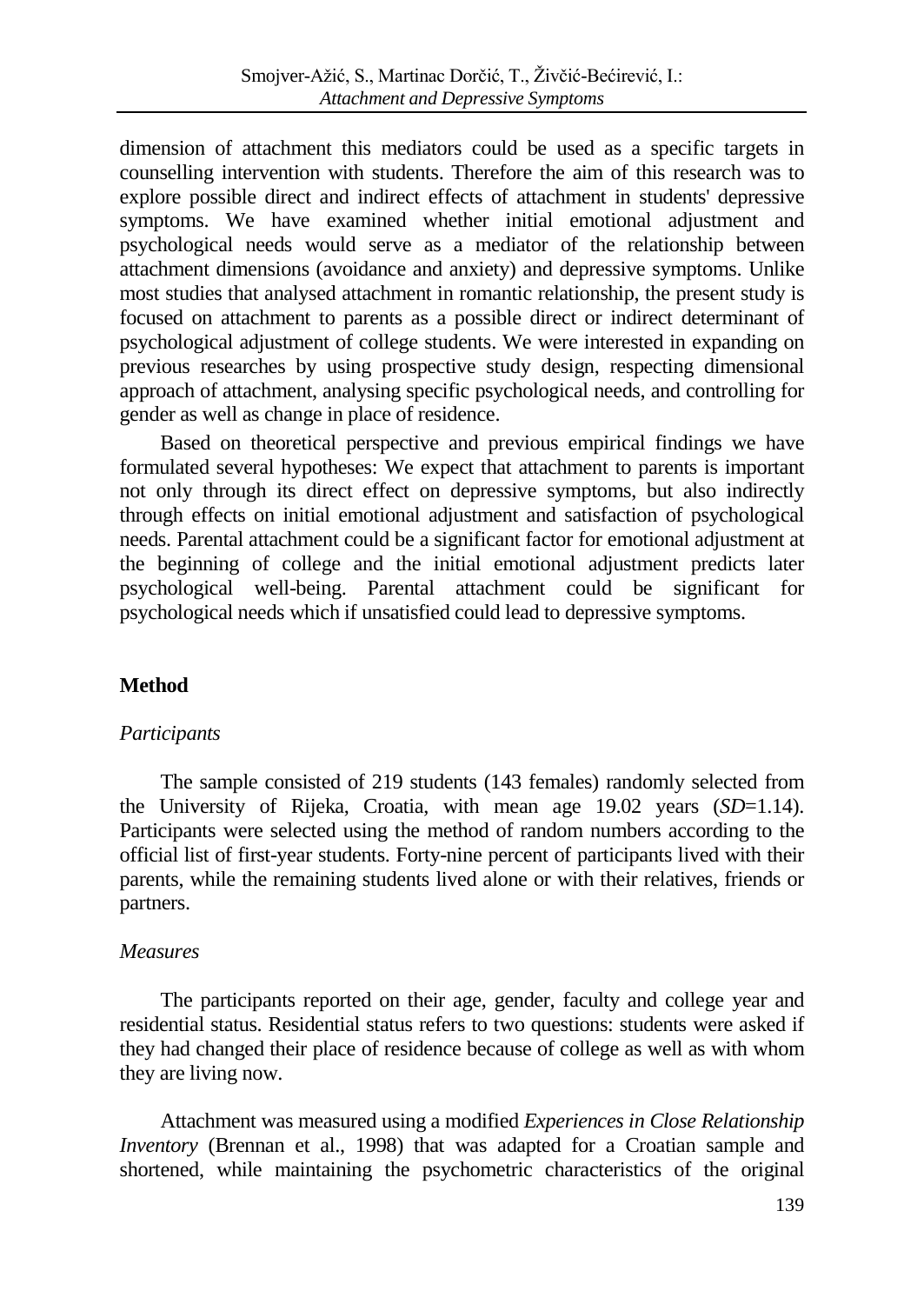instruments (Kamenov  $\&$  Jelić, 2003). According to authors this modified scale may be also used for measurement of attachment to a family member. This shortened version of the questionnaire consists of 18 items, each rated on a scale from (0) *I do not agree* to (7) *I fully agree* to assess the extent to which the item corresponds to the person`s general feelings towards his mother and father. The questionnaire has two subscales: avoidance (9 items) and anxiety (9 items), with a good reliability score (for avoidance  $\alpha = 0.83$  for mothers and fathers; for anxiety  $\alpha$ =.71 for mothers and  $\alpha$ =.69 for fathers). Because of the high correlation between the corresponding dimensions of attachment to mother and father (for avoidance  $r=0.71$ , for anxiety  $r=0.89$ , combined scores for mothers and fathers on both dimensions were calculated. The anxiety dimension refers to the fear of rejection or abandonment (sample items: *I worry about being abandoned; I worry that she/he won't care about me as much as I care about her/him*), whereas avoidance reflects the experience of discomfort caused by closeness and addiction to others [sample items: *I feel comfortable sharing my private thoughts and feelings with her/him* (reverse coded); *I am nervous when she/he gets too close to me*]. Higher scores indicate more anxiety or avoidance. Correlation between avoidance and anxiety was .18  $(p<.01)$ . A high level on either dimension alone or on both dimensions in combination means insecure attachment orientation, while low levels of both dimensions is typical for secure attachment.

Adaptation to college was assessed using *The Student Adaptation to College Questionnaire* (SACQ) (Baker & Siryk, 1999). Croatian version of the questionnaire (Živčić-Bećirević, Smojver-Ažić, Kukić, & Jasprica, 2007) with 65 items on three subscales (academic adjustment, social adjustment and emotional adjustment) was applied. Items are rated on a 9-point Likert scale from (0) *does not apply to me* to (8) *fully applies to me*. In this study only emotional adjustment subscale was used  $(\alpha = .91)$ . This subscale has 25 items related to students' psychological and physical feelings (sample items: *I have been feeling tense or nervous lately. I have felt tired much of the time lately*). All items were reverse coded. Higher scores indicate better emotional adjustment.

*The Basic Psychological Needs Satisfaction Scale* - general version is adapted from the Basic Psychological Needs Satisfaction - work version (Gagné, 2003). We used the Croatian version adapted by Brdar (2006). The scale has 21 items concerning the needs for competence, autonomy, and relatedness. On a 7-point scale participants indicate the extent to which the psychological needs are generally satisfied in their life. Examples of items are: *I feel like I am free to decide for myself how to live my life* (autonomy), *I really like the people I interact with* (relatedness), and *I often do not feel very capable* (competence). Cronbach alphas were .79 for autonomy scale (7 items), .80 for relatedness scale (8 items), and .63 for competence scale (6 items). Higher scores reflect greater satisfaction of needs.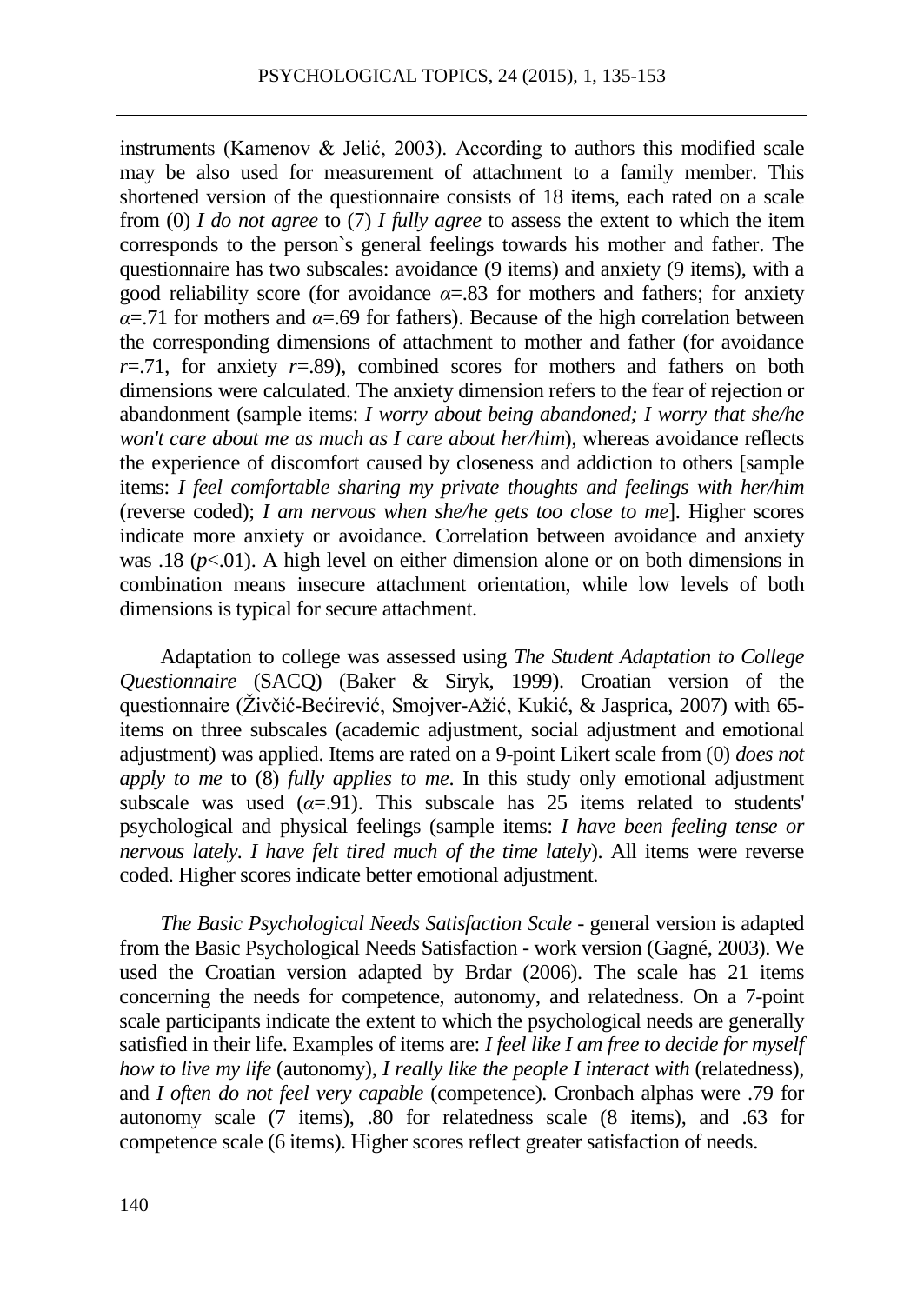*Beck Depression Inventory-II* (BDI-II; Beck, Steer, & Brown, 1996) was used to measure depressive symptom severity in students. It is a well-established selfreport inventory, which consists of 21 items representing symptoms of depression such as sadness, crying, suicidal ideation, and loss of interest occurring in the past 2 weeks. Items are rated on a scale ranging from 0 to 3 with ascending severity, for example, *I do not feel sad* (0) to *I am so sad and unhappy I can't stand it* (3). The BDI-II has been shown to correlate highly with other measures of depression (Steer & Clark, 1997), supporting its construct validity. The English BDI-II demonstrated excellent internal consistency (Cronbach's alpha = .92). We have used the Croatian version of BDI-II (Beck, Steer, & Brown, 2009) which has also proved high internal consistency (Cronbach's alpha = .90), the same as we have found in the present sample. The total BDI-II score ranges between 0 and 63, with scores of 0 to 11 indicating minimal depression, scores of 12 to 19 mild depression, scores of 20 to 27 moderate depression, and scores of 28 to 63 severe depression, according to Croatian standardization (Beck et al., 2009).

## *Procedure*

This study is part of a larger longitudinal study on risk and protective factors of student adjustment to college. Data on students' attachment to parents, adaptation to college and demographics were collected at the end of the first semester (the first year of study), while the data on psychological needs and depressive symptoms were collected at the third year of college when students are expected to finish the undergraduate cycle.

In order to match the data, students wrote their academic identification number on questionnaires while the name of the student was not written anywhere. Students were informed about the purpose and method of the data collection and voluntarily participated in the study. At any moment they could drop out without any consequences.

#### **Results**

According to descriptive data (Table 1) most students in our sample are emotionally well adjusted at the first year of study, as well as after three college years. Eighty percent of students had scores in the minimal range on BDI (lower than 12) (Beck et al., 2009).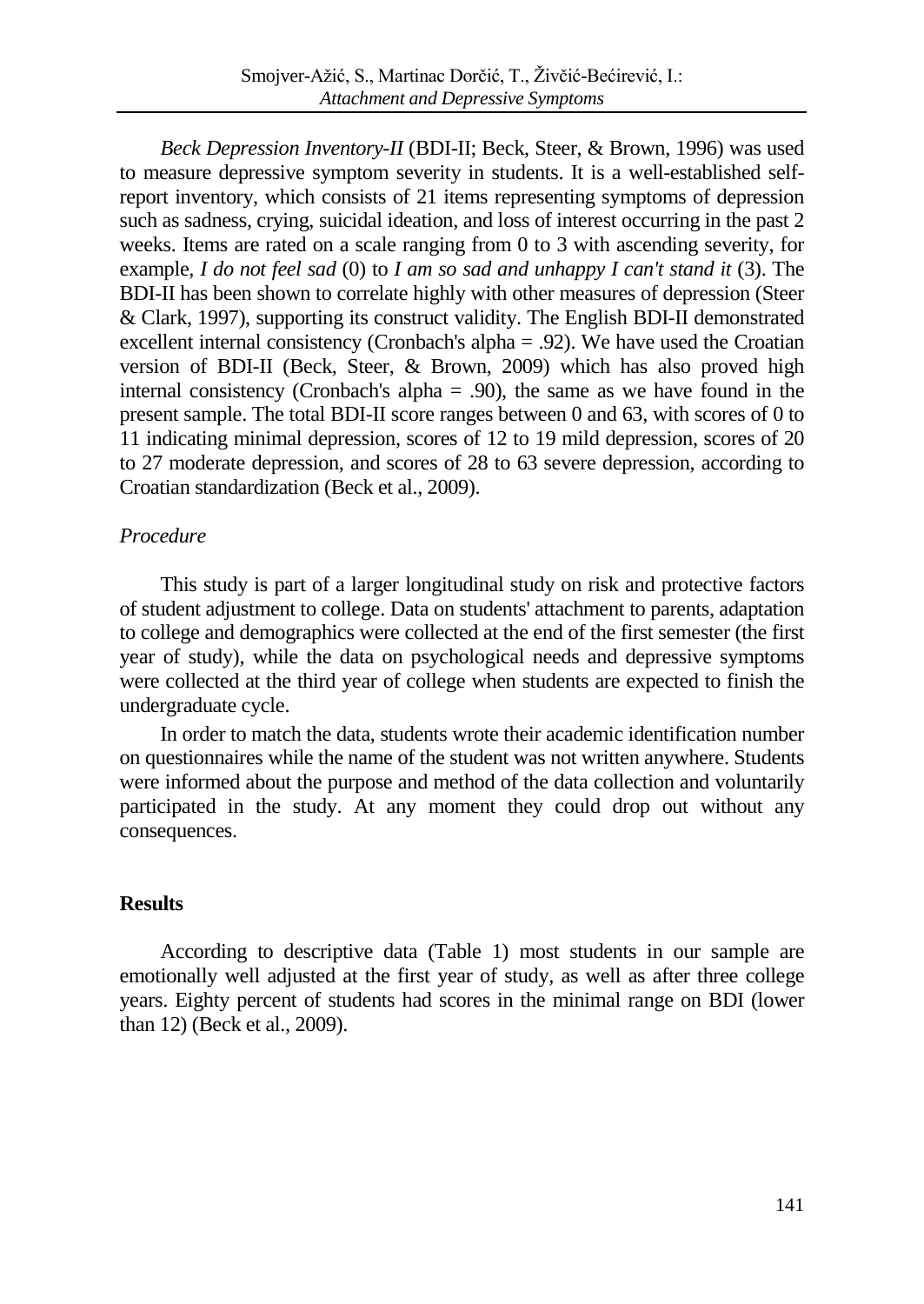| Variables                                     | 2.     | 3.                       | 4.       | 5.                   | 6.                   | 7.                  | 8.                  | 9.                   |
|-----------------------------------------------|--------|--------------------------|----------|----------------------|----------------------|---------------------|---------------------|----------------------|
| 1. Gender                                     | $-.09$ | $-.15$ <sup>*</sup>      | .05      | .06                  | $-.11$               | $-.02$              | $-.01$              | $-.12$               |
| 2. Residential Status                         |        | .09                      | .10      | $-.29$ <sup>**</sup> | $-.11$               | $-.06$              | $-.10$              | .13                  |
| 3. Anxiety Att.                               |        | $\overline{\phantom{a}}$ | $.19***$ | $-.47***$            | $-.19$ <sup>**</sup> | $-22$ <sup>**</sup> | $-23$               | .29                  |
| 4. Avoidance Att.                             |        |                          |          | $-.30$               | $-23$ <sup>**</sup>  | $-.17$ <sup>*</sup> | $-.14$ <sup>*</sup> | $.28***$             |
| 5. Emotional Adj.                             |        |                          |          |                      | $.35***$             | $.28***$            | $.37***$            | $-.40$ <sup>**</sup> |
| 6. P.N. Autonomy                              |        |                          |          |                      |                      | .72                 | .61                 | $-.58$ <sup>**</sup> |
| 7. P.N. Relatedness                           |        |                          |          |                      |                      |                     | $.62$ <sup>**</sup> | $-.59$ <sup>**</sup> |
| 8. P.N.Competence                             |        |                          |          |                      |                      |                     |                     | $-.47***$            |
| 9. BDI                                        |        |                          |          |                      |                      |                     |                     |                      |
| M                                             |        | 3.94                     | 5.79     | 5.42                 | 4.99                 | 5.85                | 5.20                | 7.01                 |
| <b>SD</b>                                     |        | 1.48                     | 2.08     | 1.18                 | 0.77                 | 0.86                | 0.88                | 7.32                 |
| Effect of Change of<br>Residence $(t$ -value) |        | 1.29                     | 1.52     | 4.43                 | 1.88                 | 0.81                | 1.66                | 2.11                 |

Table 1. *Intercorrelations, Means and Standard Deviations for Relative Scores on the Attachment Dimensions, Emotional Adjustment to College, Psychological Needs, and Depressive Symptoms*

\* *p*<.05; \*\**p*<.01

The correlations between the depressive symptoms and all other psychological variables were significant. Both dimensions of attachment were significantly correlated with emotional adjustment and depressive symptoms, with the highest correlation between anxiety dimension and emotional adjustment. Both attachment dimensions had a significant but low negative correlation with all three psychological needs.

In order to analyse possible differences in psychological variables regarding change of residence a series of *t*-test were applied (Table 1). Students who stayed at home had better emotional adjustment  $(M_{\text{staved}}=5.75; M_{\text{left home}}=5.07)$ , and less depressive symptoms  $(M_{\text{staved}}=5.94; M_{\text{left home}}=7.93)$ . Cohen *d* for emotional adjustment was 0.59, and for BDI was - 0.28. Although effect of change of residence was significant, both groups of students had relatively low depressive symptoms.

To examine the predictive effects of attachment dimensions to parents and initial emotional adjustment on student's depressive symptoms at the third year of college, hierarchical regression analyses was performed. Change of residence and gender were used at the first step of analysis as control demographic variables. Dimensions of attachment to parents were used at the second step of analysis as a relatively stable characteristic and emotional adjustment was entered at the third step of analysis as indicator of current functioning (Table 2).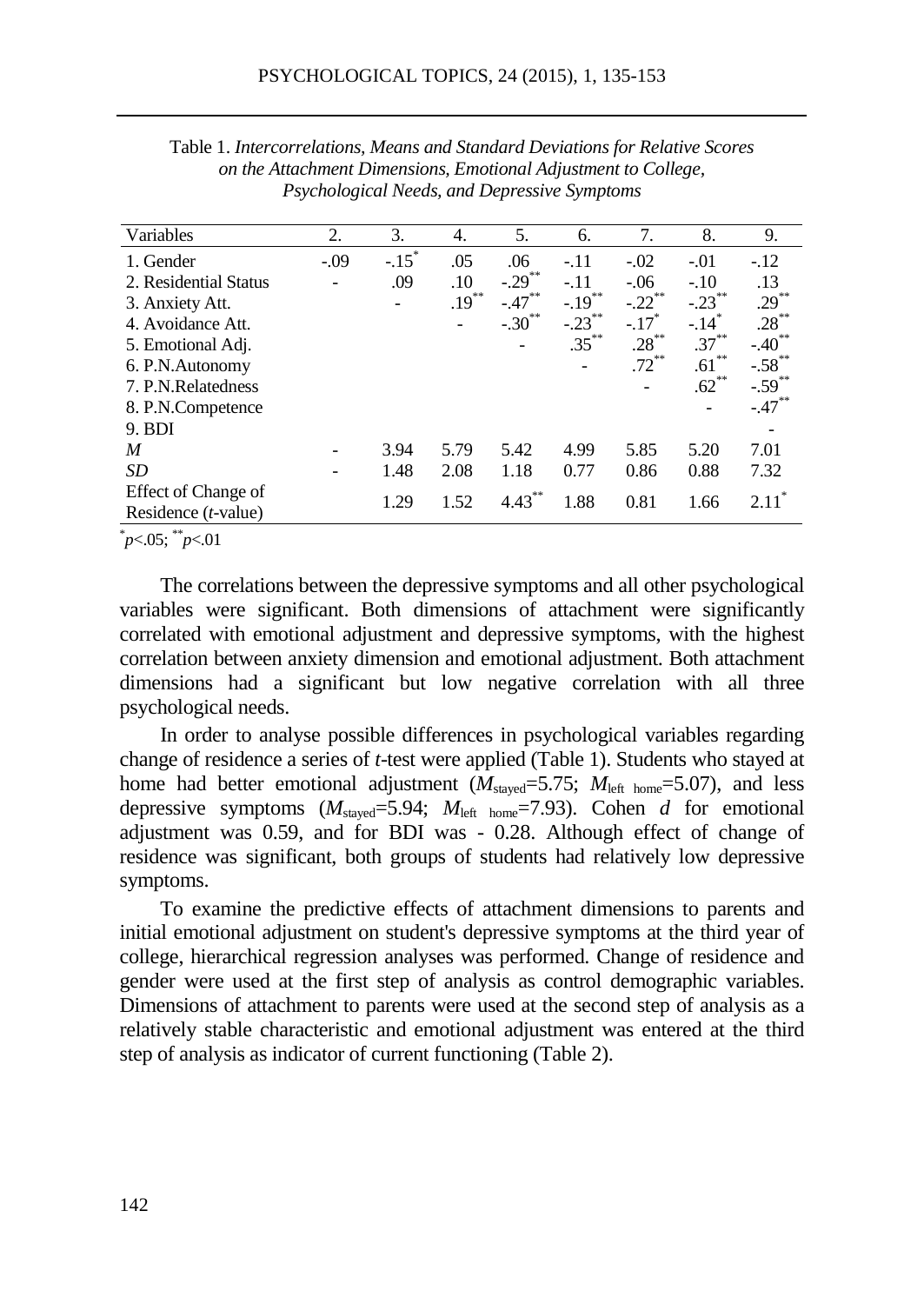| Predictors                        | BDI        |          |                |  |  |  |
|-----------------------------------|------------|----------|----------------|--|--|--|
|                                   |            |          |                |  |  |  |
| Step 1                            |            | $.02*$   |                |  |  |  |
| Step 2                            |            |          |                |  |  |  |
| Avoidance dimension of attachment | 16         | $.14***$ | $12^{**}$      |  |  |  |
| Step 3                            |            |          |                |  |  |  |
| Emotional adjustment              | $-28^{**}$ | $.18***$ | $(1)^{4^{**}}$ |  |  |  |

Table 2. *Results of the Hierarchical Regression Analysis with Attachment and Emotional Adjustment as Predictors of Depressive Symptoms*

*Note*. The β coefficients in the last step are shown. Step 1 - gender, change of residence; Step 2 anxiety and avoidance attachment; Step 3 - emotional adjustment.

\* *p*<.05; \*\**p*<.001

The combination of all the variables explained 18% of depressive symptoms' variance. After controlling gender and change of residence dimensions of attachment to parents significantly explained 12% of depressive symptoms, and initial emotional adjustment in the third step additionally explained 4% of the variance. The both dimensions of attachment were significant positive predictors of depressive symptoms in the second step and only avoidance dimension remained significant in the final step when emotional adjustment was entered. In the final step emotional adjustment was significant negative predictor.

The results suggest the possible mediation effects for anxiety dimension which was further analyzed in accordance with suggestions of Baron and Kenny (1986). A variable can be considered as a mediator if (a) the independent variable significantly predicts the dependent variable, (b) the independent variable significantly predicts the mediator variable, and (c) the effect of the independent variable on the dependent variable is diminished when the mediator variable is controlled for (entered simultaneously in the regression equation). Two types of mediation can occur: Full mediation means that independent variable in the third step is no longer significant, while partial mediation means that independent variable is reduced in comparison with the first equation (Kenny & Sirin, 2006).

For our data all requested precondition were met. Anxiety dimension was significant predictor of initial emotional adjustment ( $\beta$ =-.47, *p*<.01), as well as depressive symptoms ( $\beta$ =.30,  $p$ <.01). When effects of both anxiety dimensions and emotional adjustment were analysed, only emotional adjustment was significant predictor of BDI ( $\beta$  anxiety = .12, *p*>.05). This confirm full mediation effect of emotional adjustment on anxiety dimension, while on avoidance dimension emotional adjustment had partial mediation effect (still significant but reduced β coefficient).

In order to evaluate the predictive effects of attachment dimensions to parents and psychological needs on depressive symptoms we conducted another hierarchical regression analysis. Change of residence and gender were used at the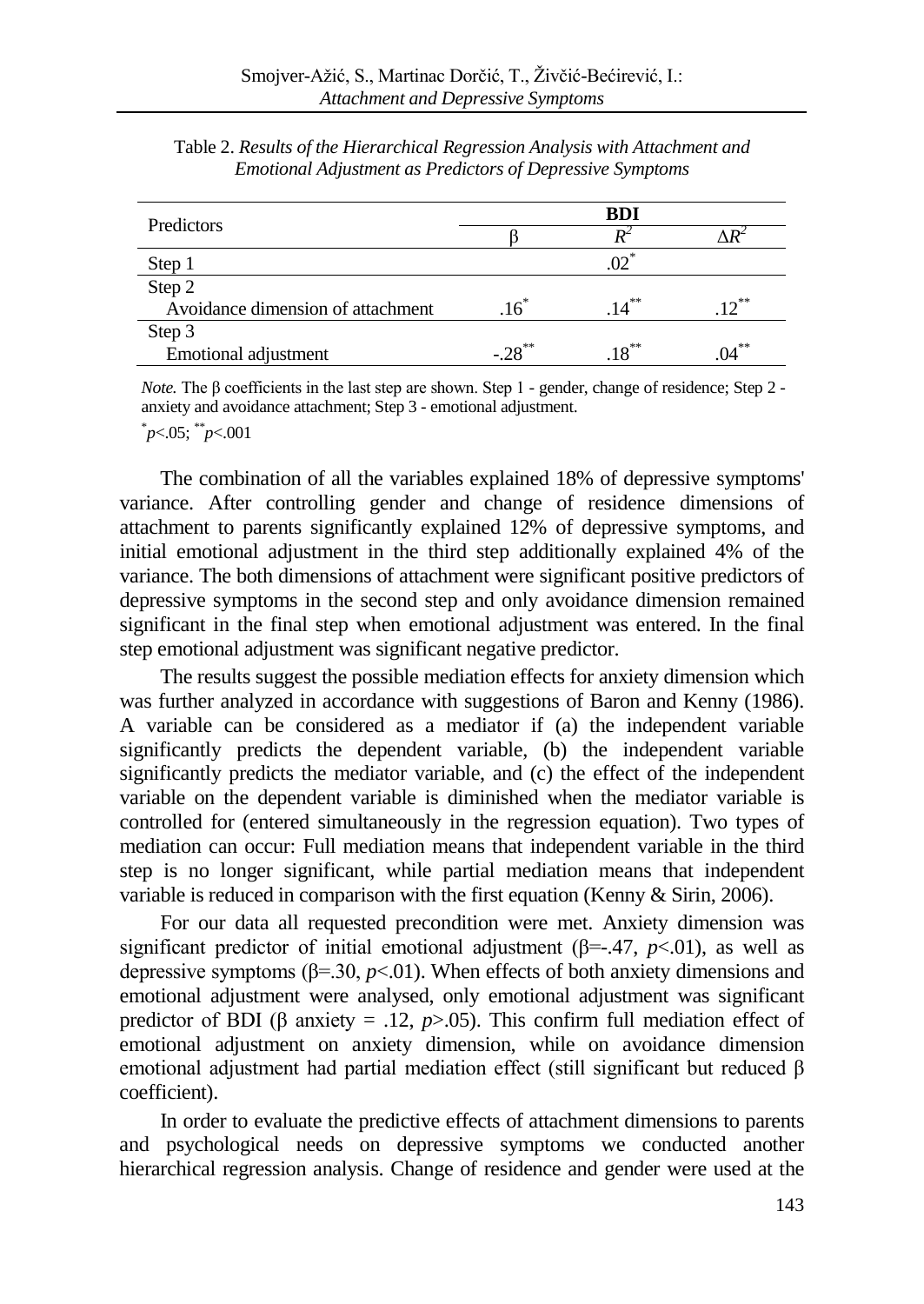first step of the analysis, dimensions of attachment to parents were used at the second step of the analysis and psychological needs were entered at the third step of the analysis (Table 3). The reason for entering the variables is the same as in previously explained hierarchical regression analysis.

| Predictors                               | <b>BDI</b>          |                    |           |  |  |  |
|------------------------------------------|---------------------|--------------------|-----------|--|--|--|
|                                          |                     |                    |           |  |  |  |
| Step 1                                   |                     |                    |           |  |  |  |
| Gender                                   | $-.13$ <sup>*</sup> | $.02^*$            |           |  |  |  |
| Step 2                                   |                     |                    |           |  |  |  |
| <b>Anxiety Dimension of Attachment</b>   | $.12$ <sup>*</sup>  |                    |           |  |  |  |
| <b>Avoidance Dimension of Attachment</b> | $.14***$            | $.14***$           | $12^{**}$ |  |  |  |
| Step 3                                   |                     |                    |           |  |  |  |
| P.n. Autonomy                            | $-.27$              |                    |           |  |  |  |
| P.n. Relatedness                         | $-.26***$           | $44$ <sup>**</sup> | $30^{**}$ |  |  |  |

Table 3. *Results of the Hierarchical Regression Analysis with Attachment and Psychological Needs as Predictors of Depressive Symptoms*

*Note.* The β coefficients from the last step are shown. Step 1 - gender, change of residence; Step 2 anxiety and avoidance attachment; Step  $3 - P.n.$  = psychologocial needs.

\* *p*<.05; \*\**p*<.001

The combination of all the variables accounted for 44% of depressive symptoms' variance. After controlling for gender and change of residence, dimensions of attachment to parents significantly explained 12% of depressive symptoms, and psychological needs additionally explained 30% of the variance. Both dimensions of attachment were significant positive predictors of depressive symptoms and they remained significant even in the final step although their β coefficient were reduced (β for anxiety in the second step was .25,  $p$ <.001 and β for avoidance was .23,  $p<0.001$ ). In the final step the psychological need for autonomy and for relatedness were significant negative predictors. Although insignificant in the first step, gender becomes significant in the last step. Female students, with high avoidance and anxiety attachment dimensions and with less satisfied psychological needs for autonomy and relatedness reported to have more depressive symptoms at the third year of college.

With the purpose of further elaboration of the mediating effects of psychological needs, separate mediation analyses were performed for all combinations of two attachment dimensions and three psychological needs. All requested preconditions were met (Baron & Kenny, 1986): anxiety and avoidance dimensions were significant predictors of all three psychological needs (standardized coefficients ranged from .15 ( $p$ <.05) to .23 ( $p$ <.01). For the anxiety dimension, standardized coefficients were reduced from .29 to .18 in combination with the need for relatedness, from .29 to .18 in combination with the need for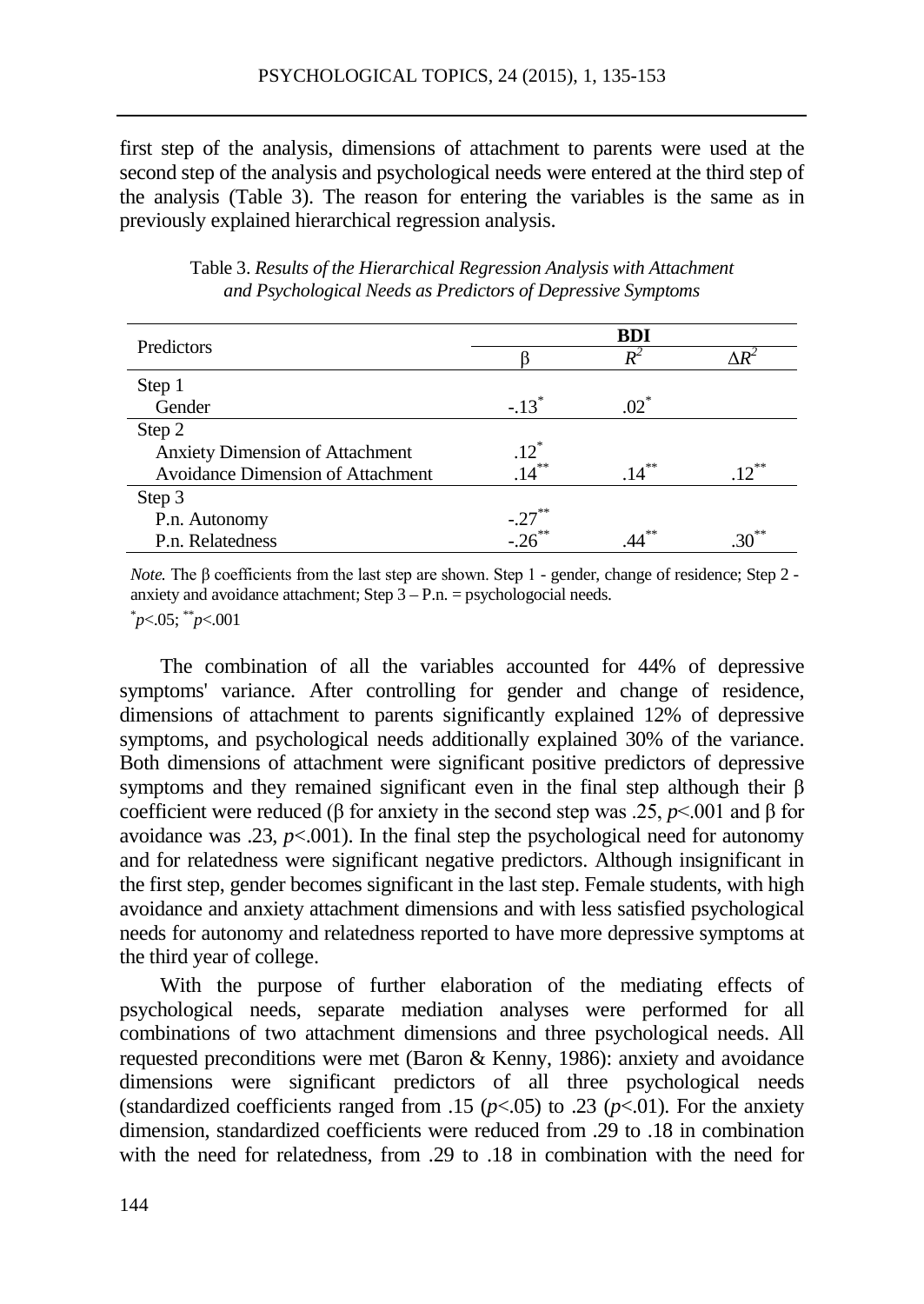autonomy and from .29 to .21 in combination with the need for competency. For the avoidance dimension, β coefficients were reduced from .27 to .16 (need for relatedness), from .27 to .15 (need for autonomy) and from .27 to .21 (need for competency). In all the analyses similar patterns of results were obtained: both attachment dimensions had smaller but still significant β coefficient in combination with one specific psychological need in comparison to their single effects. These results confirm only partial mediation effect of psychological needs for autonomy and relatedness between attachment and depressive symptoms.

## **Discussion**

The findings of this study give support to the researches indicating the importance of parental attachment for college students in the period of late adolescence and emerging adulthood (e.g. Kenny & Sirin, 2006; Mattanah et al., 2011). Consistent with our predictions the results provide evidence that students' insecure attachment at the beginning of college may be an important factor related to vulnerability for psychological problems during three college years. Change of place of residence is also related to psychological well-being: students who changed place of residence had lower initial emotional adjustment as well as more depressive symptoms after three college years. These results corroborate the notions that transition to college is a stressful experience for students who leave home for college (Crede & Niehorster, 2012).

Our results confirm direct effects of attachment to parents on depressive symptoms which are consistent with previous findings (Wei et al., 2003, 2004). Significant contribution of both anxiety and avoidance dimensions to depressive symptoms is in accordance with studies that stressed the fearful style of attachment (Marganska, Gallagher, & Miranda, 2013). This style of attachment refers to high anxiety and high avoidance and involves a negative view of self and others. Longitudinal studies show that only the fearful style is associated with a new episode of major depression (Bifulco et al., 2006) and with a greater severity of depressive symptoms at 3-year follow-up (Conradi & de Jonge, 2009). The importance of both attachment dimensions for depressive symptoms could be explained through the role of internal working model consistent with cognitive model of depression (Beck, 1967). A negative view of self and others associated with insecure attachment may increase vulnerability to depression (Carnelley, Pietromonaco, & Jaffe, 1994). Insecure attachment appears to lead to depressive symptoms in adulthood through its impact on self-worth contingencies and selfesteem (Kenny & Syrin, 2006; Roberts et al., 1996).

Attachment to parents is important not only through its direct effect on depressive symptoms, but also through effects on the initial emotional adjustment and satisfaction of psychological needs.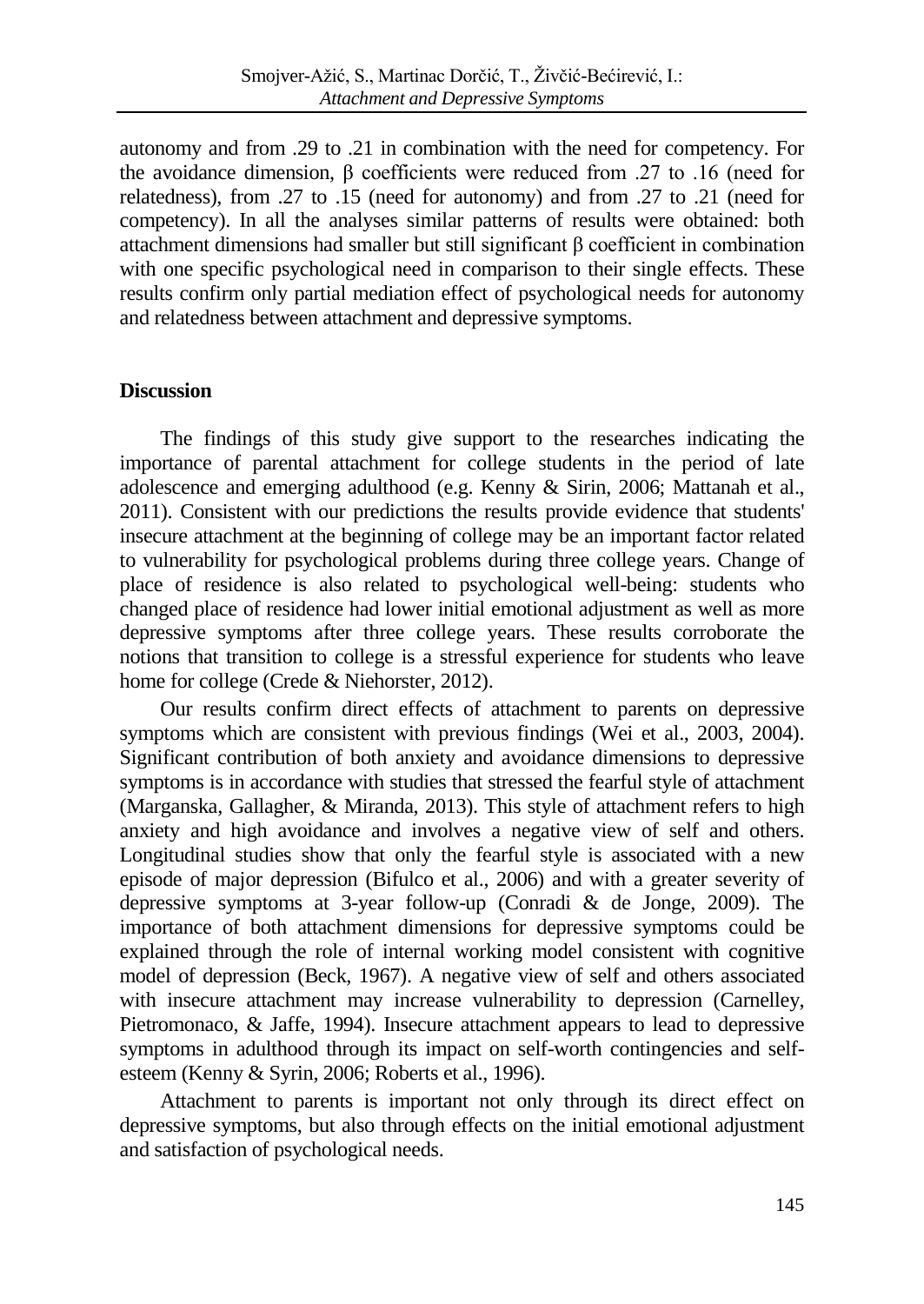In exploring the role of attachment in depressive symptoms at the third year of college we have considered how students were emotionally adjusted after a few months of college experience and regarding their change of place of residence and gender. Emotional adjustment was better in students with lower both attachment dimensions which illustrates the importance of secure parental attachment in coping with new college experience (Mattanah et al., 2011). Insecurely attached students undergoing significant life changes due to transition to college have lower emotional adjustment. Furthermore, poor initial emotional adjustment to college modestly contributes to later depressive symptoms. While it fully mediates the relationship between the anxiety dimension and depression, it had only partial mediation on avoidance dimension. It could be assumed that the effect of attachment anxiety diminished because of a close link between anxiety attachment and emotional regulation: individuals with higher attachment anxiety are emotionally expressive but often cannot regulate their emotions effectively (Cooper, Shaver, & Collins, 1998). Students who score high on attachment anxiety tend to react to stressful events with intense distress and to ruminate on threatrelated worries (Mikulincer, Shaver, & Pereg, 2003). On the other hand, the reason why emotional adjustment had only partial mediation on avoidance attachment dimension could be explained through findings that those with avoidant attachment appear to use suppression as a predominant emotion regulation strategy (Gross & John, 2003), and suppression has been linked to depression vulnerability (Ehring, Tuschen-Caffier, Schnülle, Fischer, & Gross, 2010). Avoidant individuals try not to acknowledge negative emotions and consequently may act emotionally without a full knowledge of the reasons for these negative emotions (Cooper et al., 1998).

Consistent with our hypotheses we have found a negative association between both attachment dimensions and college students' satisfaction of psychological needs for autonomy, competence, and relatedness. This is in accordance with the findings of some other studies (Carr, Colthurst, Coyle, & Elliot, 2013; La Guardia et al., 2000; Wei et al., 2005c), that also found a negative association of attachment anxiety and attachment avoidance with basic psychological needs satisfaction. According to attachment theory a secure relationship with parents provides a context for accomplishing the developmental tasks and our results support the idea that attachment could be a promoter of satisfaction of needs for autonomy and relatedness (La Guardia et al., 2000; La Guardia & Patrick, 2008). If caregivers are sensitive to their children's signals of emotional or physical needs, then the children may feel more secure and develop a sense of autonomy and self-competence (Pietromonaco & Barrett, 2000). According to Wei et al. (2005c) individuals with high levels of attachment anxiety tend to have a negative working model of self and are not aware of their basic psychological needs. On the other hand, individuals with high levels of attachment avoidance are likely to have a negative model of others and tend to believe that others are unavailable to satisfy these needs.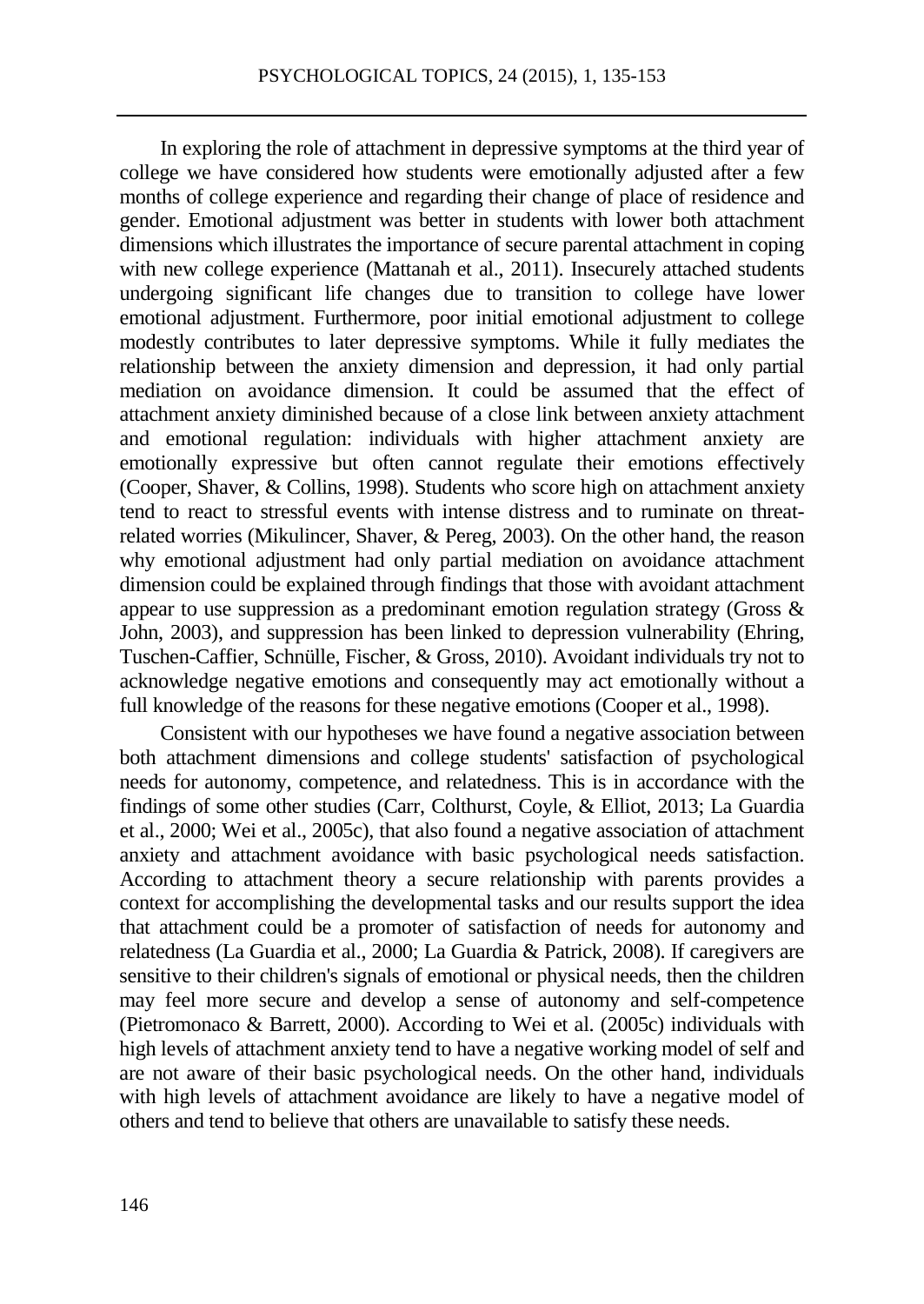A comparison of the mediating role of the initial emotional adjustment and psychological needs revealed that satisfaction of basic psychological needs at the third year of college explains depressive symptoms better than the initial emotional adjustment when attachment was controlled. According to Self Determination Theory satisfaction of psychological needs is essential for psychological growth and well-being (Deci & Ryan, 2000) why it is expected that insufficient satisfaction of needs is related to more depressive symptoms. The importance of psychological needs found in this study is in accordance with the results of Vansteenkiste, Lens, Soenens, and Luyckx (2006). When these basic psychological needs are met, a person experiences lower levels of depression (Wei et al., 2005c).

Our results suggest the importance of the needs for autonomy and relatedness for depressive symptoms. Satisfaction of psychological needs for autonomy and relatedness is a major developmental task in late adolescence and emerging adulthood and therefore it is essential for their psychological well-being. Finding on the importance of both needs can be related to theories of college student adjustment that have stressed the normativity of separation-individuation process as precondition for autonomy development, as well as the attachment theories which emphasize that autonomy could be developed along with supportive relationship with parents (Allen, Hauser, Bell, & O'Connor, 1994; Kenny & Rice, 1995). Here obtained high positive correlation between the needs for autonomy and relatedness add to the results of other studies on the connection of these two needs. The need for autonomy involves a sense of volition and initiative that does not imply detachment from others why fulfilment of need for autonomy does not preclude feeling related to others. Ryan and Lynch (1989) found that autonomy is positively associated with relatedness and well-being.

We found that both dimensions of attachment remained statistically significant predictors of depressive symptoms even after controlling for the indirect effects mediated through psychological needs for autonomy, relatedness and competence. Unlike our findings, Wei et al. (2005c) found direct relationships only between attachment anxiety (and not avoidance) and depression but their respondents rate their general experience in romantic relationship and not in relation to mother and father. Satisfaction of psychological needs in the period of emerging adulthood could be met through relations not only with parents but also with friends and romantic partners. This could be a possible explanation for the results that, even after controlling for the effect of psychological needs, attachment dimensions were still a significant predictor.

The moderate level of explained variance of depressive symptoms implicates that some other variables unrelated to basic needs satisfaction may be also important for the feelings of depression in college students with high attachment anxiety and avoidance, which is in accordance with the multifactorial model of depression. For understanding the etiology of depression biological, environmental,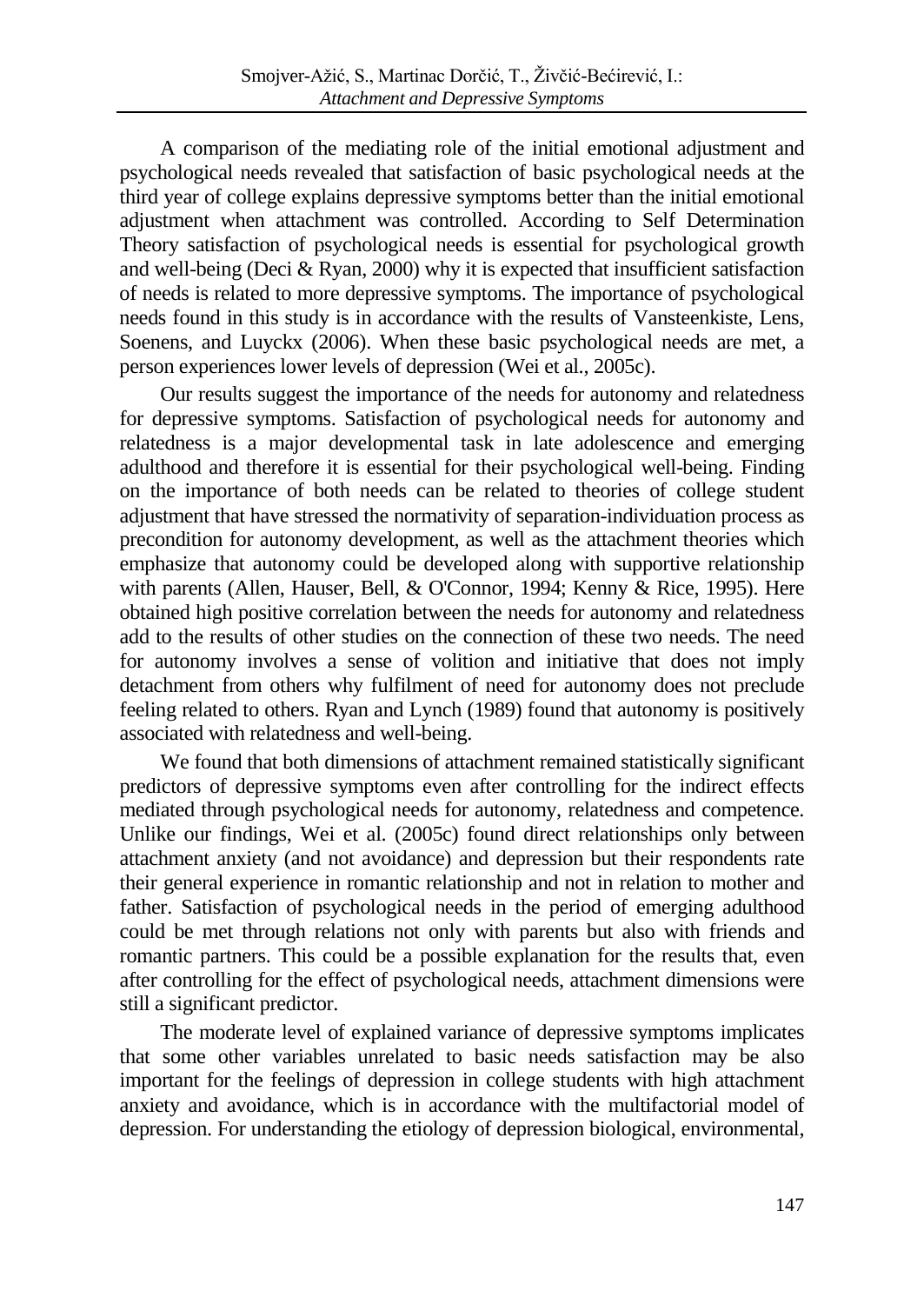intrapersonal and interpersonal factors are assumed to play a role (Goodman & Gotlib, 1999).

Findings from our study corroborate previous studies in providing some suggestions for counselling college students with emotional problems. In counselling students with depressive symptomatology it is important to acknowledge the nature of attachment to parents as well as initial emotional adjustment to college, and satisfaction of psychological needs. The importance of initial emotional adjustment for later depressive symptoms stressed the significance of counselling interventions with students at the beginning of college especially for students with higher anxiety attachment dimension. Conversely, individuals with a high level of attachment avoidance appear to suppress their negative emotions and deprive themselves of social support that might alleviate their distress which makes them more vulnerable to depressive symptoms (Gross & John, 2003). However, attempting to change the quality of attachment is difficult for those with high avoidance who are less prone to revise their working model (Kafetsios & Sideridis, 2006). Furthermore, in order to reduce depressive symptoms a counsellor can help students to meet their psychological needs for relatedness and autonomy through alternative methods and discharging old ineffective strategies (Wei et al., 2005c).

This study has some limitations. It is based on correlational data, self-reported measures and it suffers from common method variance obtained from measures completed by the same informant. Our results reflect the responses of predominantly well-adjusted students with satisfied psychological needs and low depressive symptoms at the third year of college which limits generalizations only to a normative sample. It is possible that the relation between attachment dimensions and depression is different in a clinical sample (Carnelley et al., 1994).

A possible strength of our study is randomly-selected representative sample of students from different study disciplines although it is questionable if it remains representative during three years because of participants' attrition. Our research was prospective which enables conclusions about the contribution of parental attachment to later psychological adjustment. Unlike similar studies on depressive symptoms in which the model with two attachment dimension related to romantic attachment was applied (Liu et al., 2009) our study is focused on parental attachment. To further explore the role of attachment in depressive symptoms, future studies could compare the contribution of attachment to partner, parents and friends. Altogether, our results suggest that both attachment dimensions and emotional adjustment as well a psychological need satisfaction have a substantial shared variance when predicting depressive symptoms. Each variable also makes a unique contribution to depressive symptoms. Additional studies have to further examine these shared and unique effects.

#### **References**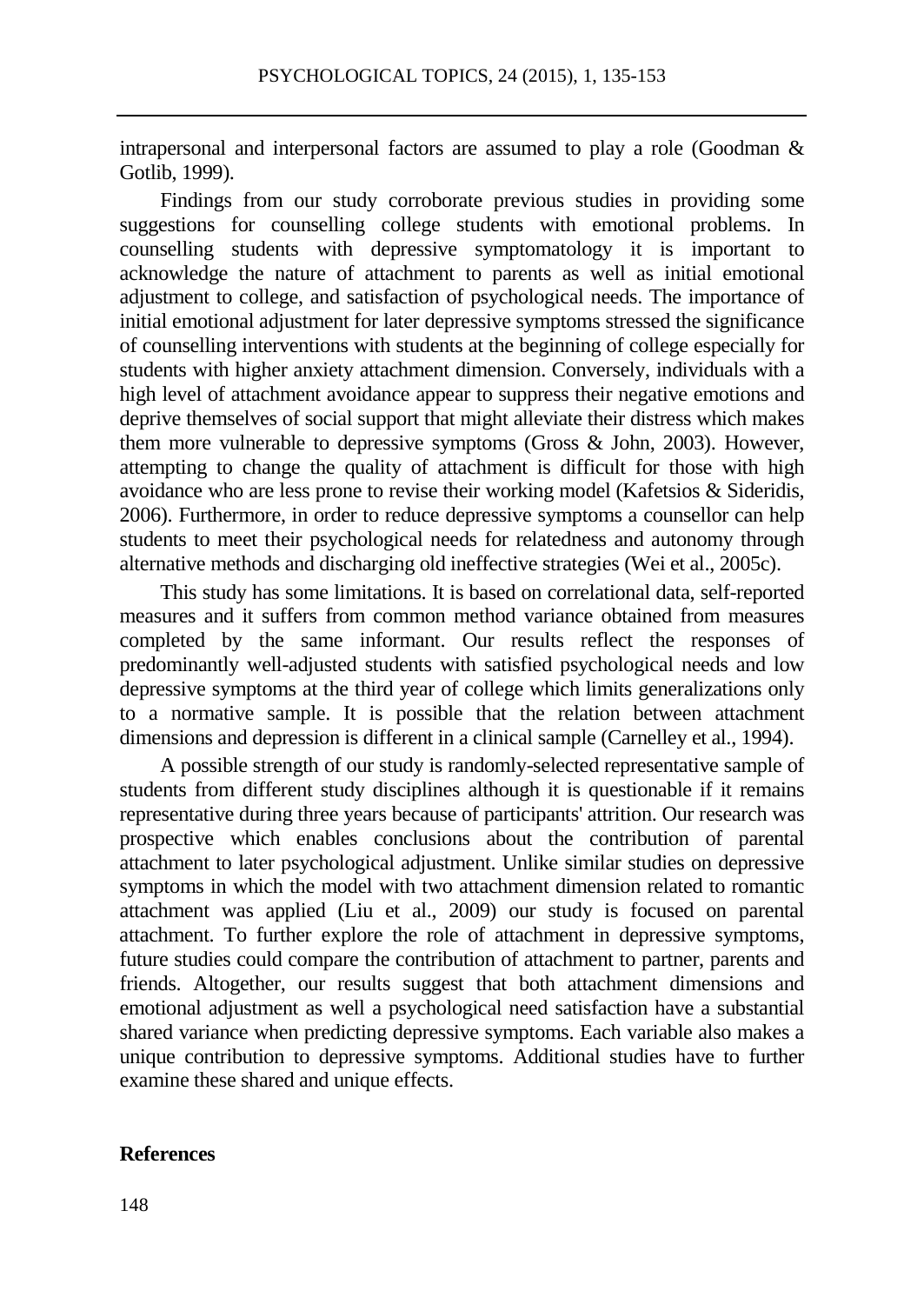- Allen, J.P., Hauser, S.T., Bell, K.L., & O'Connor, T.G. (1994). Longitudinal assessment of autonomy and relatedness in adolescent‐family interactions as predictors of adolescent ego development and self‐esteem. *Child Development*, *65*(1), 179-194.
- Baker, R.W., & Siryk, B. (1999). *Student adaptation to college questionnaire manual*. Los Angeles: Western Psychological Services.
- Baron, R.M., & Kenny, D.A. (1986). The moderator-mediator variable distinction in social psychological research: Conceptual, strategic, and statistical consideration. *Journal of Personality and Social Psychology, 51*, 1173-1182.
- Beck, A.T. (1967). *Depression: Causes and treatment*. Philadelphia: University of Pennsylvania Press.
- Beck, A.T., Steer, R.A., & Brown, G.K. (1996). *BDI-II manual*. San Antonio: The Psychological Corporation.
- Beck, A.T., Steer, R.A., & Brown, G.K. (2009). *Beckov inventor depresije, drugo izdanje, Priručnik*. Jastrebarsko: Naklada Slap.
- Bernier, A., Larose, S., Boivin, M., & Soucy, N. (2004). Attachment state of mind: Implications for adjustment to college. *Journal of Adolescent Research*, *19*(6), 783- 806.
- Bifulco, A., Moran, P.M., Ball, C., & Bernazzani, O. (2002). Adult attachment style: Its relationship to clinical depression. *Social Psychiatry and Psychiatric Epidemiology*, *37*(2), 50-59.
- Bifulco, A., Kwon, J., Jacobs, C., Moran, P.M., Bunn, A., & Beer, N. (2006). Adult attachment style as mediator between childhood neglect/abuse and adult depression and anxiety. *Social Psychiatry and Psychiatric Epidemiology*, *41*(10), 796-805.
- Bowlby, J. (1982). Attachment and loss: Retrospect and prospect. *American Journal of Orthopsychiatry*, *52*(4), 664-678.
- Brdar, I. (2006). Životni ciljevi i dobrobit: Je li za sreću važno što želimo? [Life goals and well-being: Are aspirations important for happiness]. *Društvena istraživanja*, *4-5*, 671- 691.
- Brennan, K.A., Clark, C.L., & Shaver, P.R. (1998). Self-report measurement of adult attachment. In J.A. Simpson & W.S. Rholes (Eds.), *Attachment theory and close relationships* (pp. 46-76). New York: Guilford Press.
- Carnelley, K.B., Pietromonaco, P.R., & Jaffe, K. (1994). Depression, working models of others, and relationship functioning. *Journal of Personality and Social Psychology*, *66*(1), 127-140.
- Carr, S., Colthurst, K., Coyle, M., & Elliott, D. (2013). Attachment dimensions as predictors of mental health and psychosocial well-being in the transition to university. *European Journal of Psychology of Education*, *28*(2), 157-172.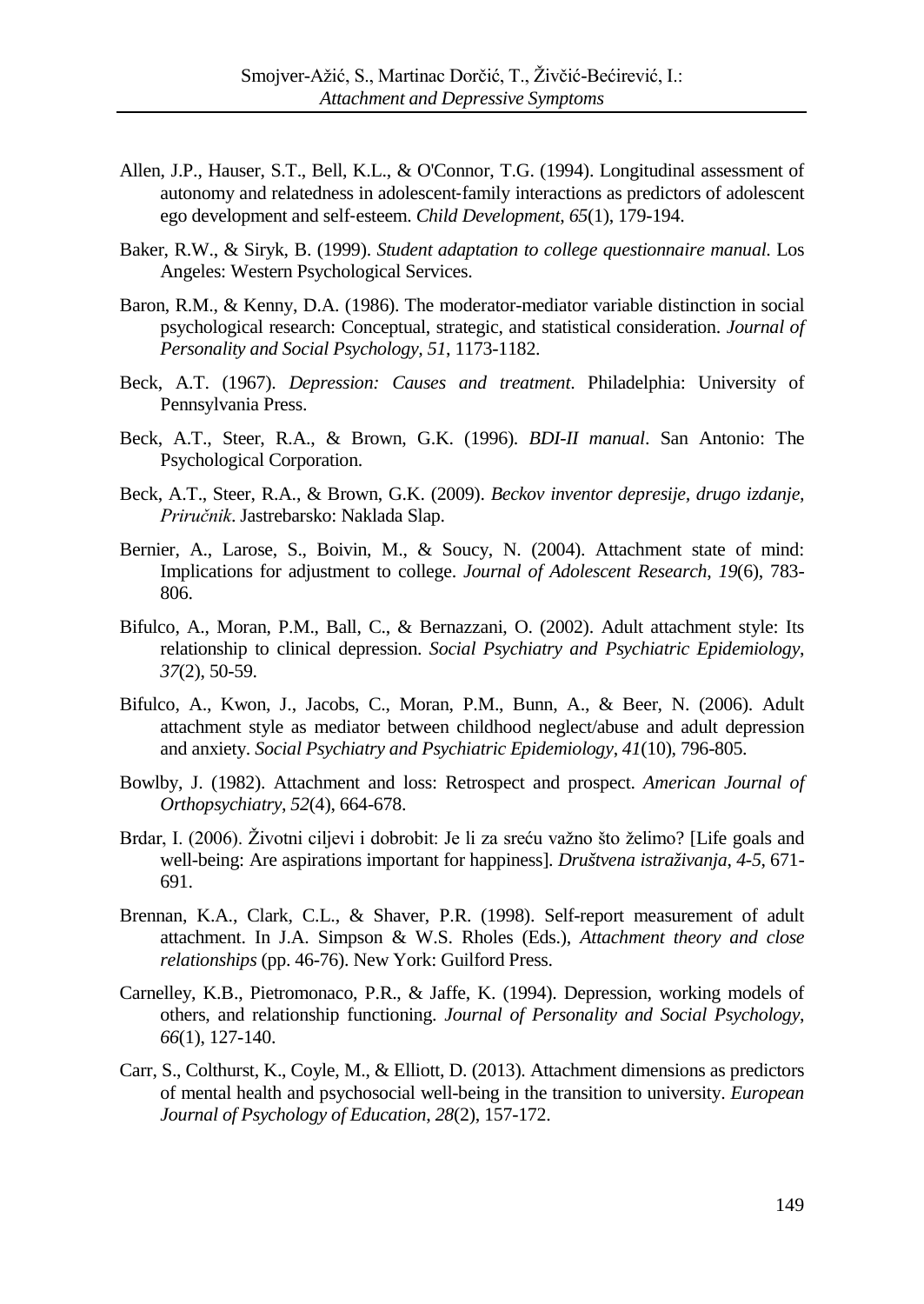- Collins, N.L., & Read, S.J. (1990). Adult attachment, working models, and relationship quality in dating couples. *Journal of Personality and Social Psychology*, *58*(4), 644- 663.
- Conradi, H.J., & de Jonge, P. (2009). Recurrent depression and the role of adult attachment: A prospective and a retrospective study. *Journal of Affective Disorders*, *116*(1), 93-99.
- Cooper, M.L., Shaver, P.R., & Collins, N.L. (1998). Attachment styles, emotion regulation, and adjustment in adolescence. *Journal of Personality and Social Psychology*, *74*(5), 1380-1397.
- Crede, M., & Niehorster, S. (2012). Adjustment to college as measured by the Student Adaptation to College Questionnaire: A quantitative review of its structure and relationships with correlates and consequences. *Educational Psychology Review, 24,* 133-165.
- Cutrona, C.E., Cole, V., Colangelo, N., Assouline, S.G., & Russell, D.W. (1994). Perceived parental social support and academic achievement: An attachment theory perspective. *Journal of Personality and Social Psychology*, *66*(2), 369-378.
- Deci, E.L., & Ryan, R.M. (2000). The" what" and" why" of goal pursuits: Human needs and the self-determination of behavior. *Psychological Inquiry*, *11*(4), 227-268.
- Ehring, T., Tuschen-Caffier, B., Schnülle, J., Fischer, S., & Gross, J.J. (2010). Emotion regulation and vulnerability to depression: Spontaneous versus instructed use of emotion suppression and reappraisal. *Emotion*, *10*(4), 563-572.
- Fass, M.E., & Tubman, J.G. (2002). The influence of parental and peer attachment on college students' academic achievement. *Psychology in the Schools*, *39*(5), 561-573.
- Gagné, M. (2003). The role of autonomy support and autonomy orientation in prosocial behavior engagement. *Motivation and Emotion*, *27*(3), 199-223.
- Goodman, S.H., & Gotlib, I.H. (1999). Risk of psychopathology in the children of depressed mothers: A developmental model for understanding mechanisms of transmission. *Psychological Review, 106*, 458-490.
- Gross, J.J., & John, O.P. (2003). Individual differences in two emotion regulation processes: Implications for affect, relationships, and well-being. *Journal of Personality and Social Psychology*, *85*(2), 348-362.
- Ibrahim, A.K., Kelly, S.J., Adams, C.E., & Glazebrook, C. (2013). A systematic review of studies of depression prevalence in university students. *Journal of Psychiatric Research*, *47*(3), 391-400.
- Kamenov, Ž, & Jelić, M. (2003). Validacija instrumenta za mjerenje privrženosti u različitim vrstama bliskih odnosa: Modifikacija Brennanova Inventara iskustava u bliskim vezama. [Validation of adult attachment measure in various types of close relationships: Modification of Brennan's Experiences in close relationship inventory]. *Suvremena psihologija*, *6*(1), 73-91.
- Kafetsios, K., & Sideridis, G.D. (2006). Attachment, social support and well-being in young and older adults. *Journal of Health Psychology*, *11*(6), 863-875.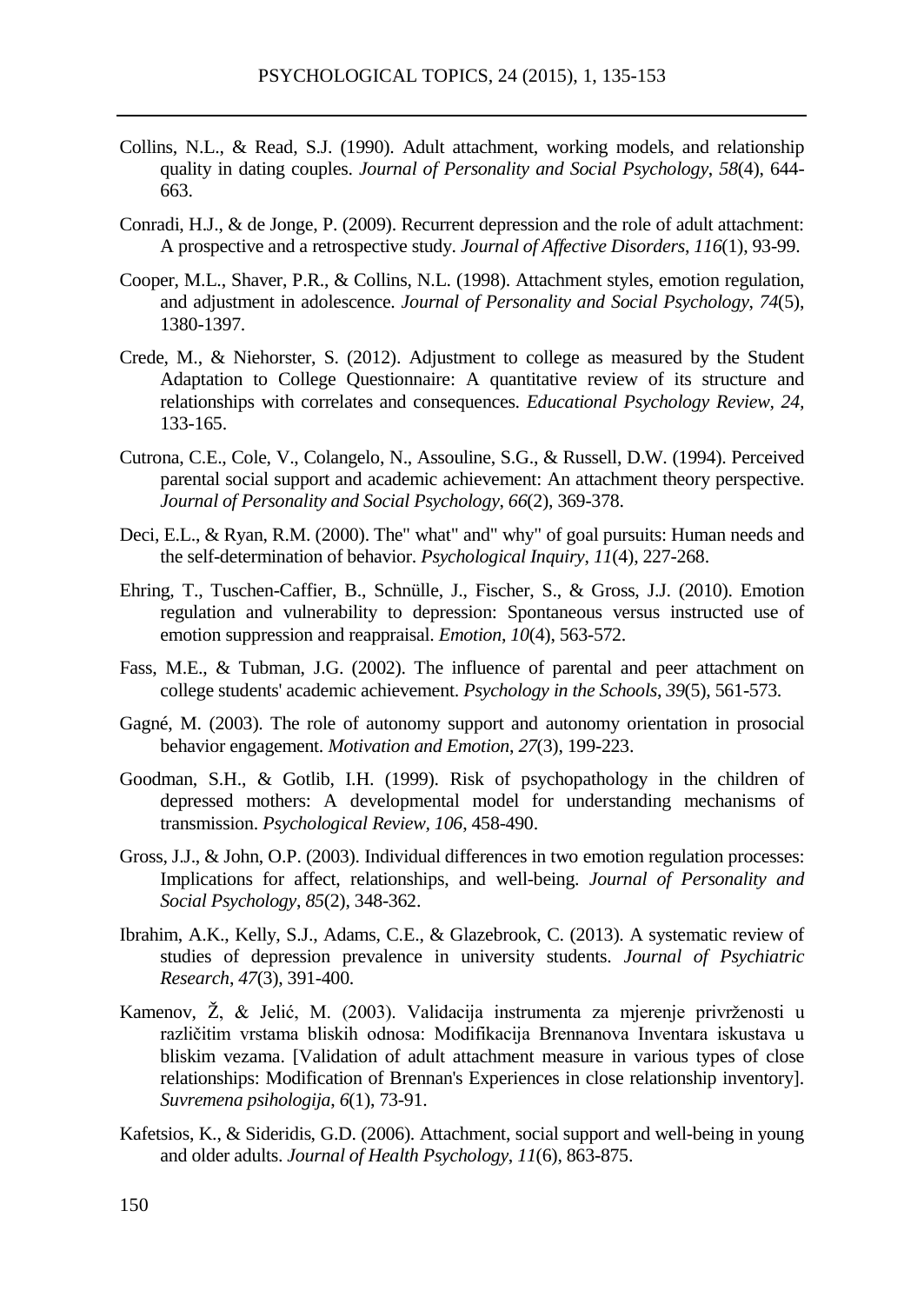- Kenny, M.E. (1987). The extent and function of parental attachment among first-year college students. *Journal of Youth and Adolescence*, *16*(1), 17-29.
- Kenny, M.E., & Rice, K.G. (1995). Attachment to parents and adjustment in late adolescent college students current status, applications, and future considerations. *The Counseling Psychologist*, *23*(3), 433-456.
- Kenny, M.E., & Sirin, S.R. (2006). Parental attachment, self-worth, and depressive symptoms among emerging adults. *Journal of Counseling & Development*, *84*(1), 61- 71.
- Kobak, R.R., & Sceery, A. (1988). Attachment in late adolescence: Working models, affect regulation, and representations of self and others. *Child Development*, *59*(1), 135-146.
- La Guardia, J.G., & Patrick, H. (2008). Self-determination theory as a fundamental theory of close relationships. *Canadian Psychology/Psychologie Canadienne*, *49*(3), 201-209.
- La Guardia, J.G., Ryan, R.M., Couchman, C.E., & Deci, E.L. (2000). Within-person variation in security of attachment: A self-determination theory perspective on attachment, need fulfilment, and well-being. *Journal of Personality and Social Psychology*, *79*(3), 367- 384.
- Larose, S., Bernier, A., & Tarabulsy, G.M. (2005). Attachment state of mind, learning dispositions, and academic performance during the college transition. *Developmental Psychology*, *41*(1), 281-289.
- Liu, Q., Nagata, T., Shono, M., & Kitamura, T. (2009). The effects of adult attachment and life stress on daily depression: A sample of Japanese university students. *Journal of Clinical Psychology*, *65*(7), 639-652.
- MacKinnon, D.P., Krull, J.L., & Lockwood, C.M. (2000). Equivalence of the mediation, confounding and suppression effect. *Prevention Science*, *1*(4), 173-181.
- Marganska, A., Gallagher, M., & Miranda, R. (2013). Adult attachment, emotion dysregulation, and symptoms of depression and generalized anxiety disorder. *American Journal of Orthopsychiatry*, *83*(1), 131-141.
- Mattanah, J.F., Lopez, F.G., & Govern, J.M. (2011). The contributions of parental attachment bonds to college student development and adjustment: A meta-analytic review. *Journal of Counselling Psychology*, *58*(4), 565-596.
- Mikulincer, M., Shaver, P.R., & Pereg, D. (2003). Attachment theory and affect regulation: The dynamics, development, and cognitive consequences of attachment-related strategies. *Motivation and Emotion*, *27*(2), 77-102
- Pietromonaco, P.R., & Barrett, L.F. (2000). The internal working models concept: What do we really know about the self in relation to others? *Review of General Psychology*, *4*(2), 155-175.
- Pritchard, M.E., Wilson, G.S., & Yamnitz, B. (2007). What predicts adjustment among college students? A longitudinal panel study. *Journal of American College Health*, *56*(1), 15-22.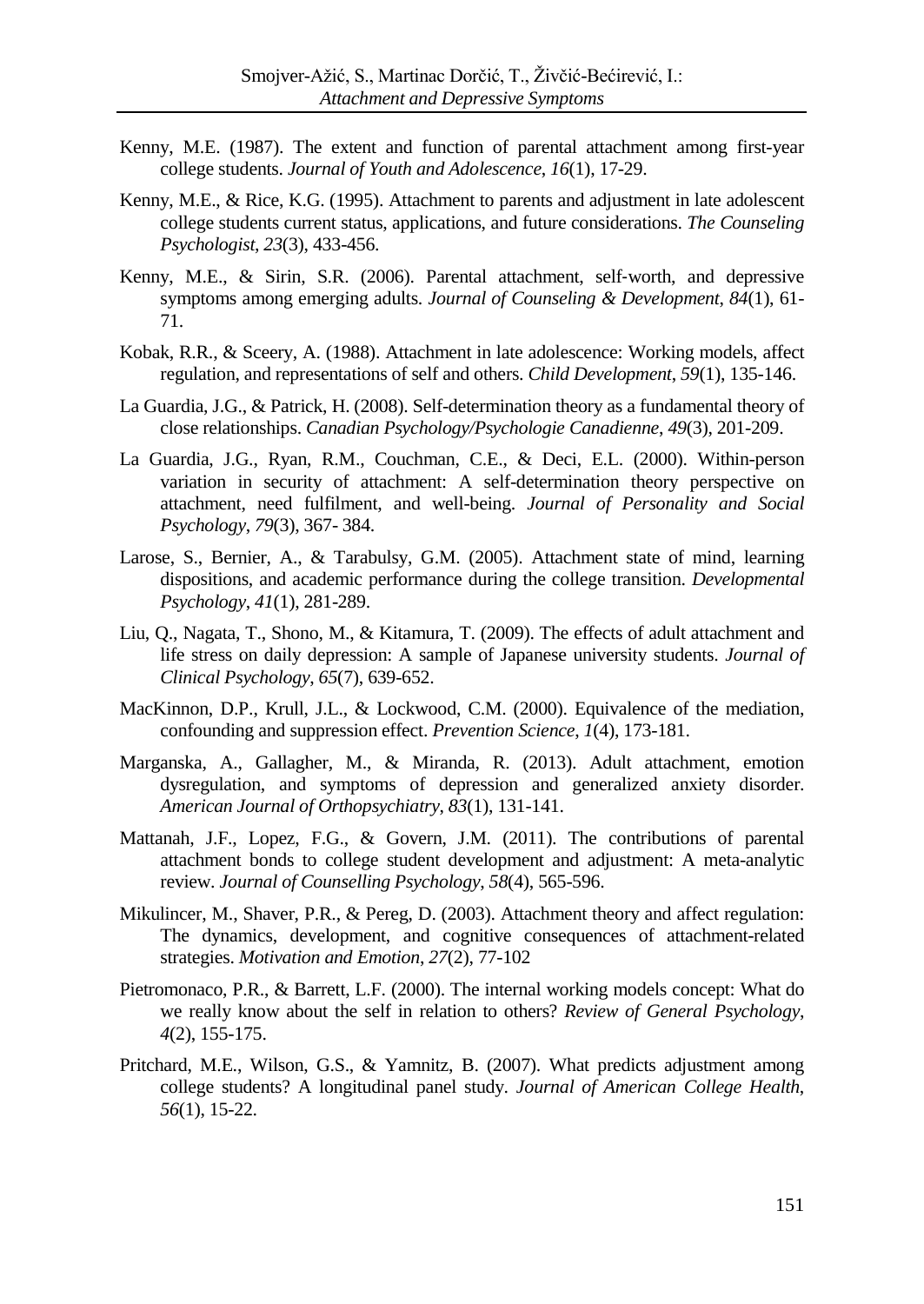- Rice, K.G., FitzGerald, D.P., Whaley, T.J., & Gibbs, C.L. (1995). Cross‐sectional and longitudinal examination of attachment, separation‐individuation, and college student adjustment. *Journal of Counselling & Development*, *73*(4), 463-474.
- Roberts, J.E., Gotlib, I.H., & Kassel, J.D. (1996). Adult attachment security and symptoms of depression: The mediating roles of dysfunctional attitudes and low self-esteem. *Journal of Personality and Social Psychology*, *70*(2), 310-320.
- Roussis, P., & Wells, A. (2008). Psychological factors predicting stress symptoms: Metacognition, thought control, and varieties of worry. *Anxiety, Stress, & Coping, 21*, 213-225.
- Ryan, R.M., & Lynch, J.H. (1989). Emotional autonomy versus detachment: Revisiting the vicissitudes of adolescence and young adulthood. *Child Development*, *60,* 340-356.
- Steer, R.A., & Clark, D.A. (1997). Psychometric characteristics of the Beck Depression Inventory–II with college students. *Measurement and Evaluation in Counseling and Development, 30*(3), 128-136.
- Vansteenkiste, M., Lens, W., Soenens, B., & Luyckx, K. (2006). Autonomy and relatedness among Chinese sojourners and applicants: Conflictual or independent predictors of well-being and adjustment? *Motivation and Emotion*, *30*(4), 273-282.
- Vivona, J.M. (2000). Parental attachment styles of late adolescents: Qualities of attachment relationships and consequences for adjustment. *Journal of Counselling Psychology*, *47*(3), 316-329.
- Wei, M., Heppner, P.P., & Mallinckrodt, B. (2003). Perceived coping as a mediator between attachment and psychological distress: A structural equation modelling approach. *Journal of Counselling Psychology*, *50*(4), 438-447.
- Wei, M., Mallinckrodt, B., Larson, L.M., & Zakalik, R.A. (2005a). Adult attachment, depressive symptoms, and validation from self versus others. *Journal of Counselling Psychology*, *52*(3), 368-377.
- Wei, M., Mallinckrodt, B., Russell, D.W., & Abraham, W.T. (2004). Maladaptive perfectionism as a mediator and moderator between adult attachment and depressive mood. *Journal of Counselling Psychology*, *51*(2), 201-212.
- Wei, M., Russell, D.W., & Zakalik, R.A. (2005b). Adult attachment, social self-efficacy, self-disclosure, loneliness, and subsequent depression for freshman college students: A longitudinal study. *Journal of Counselling Psychology*, *52*(4), 602-614.
- Wei, M., Shaffer, P.A., Young, S.K., & Zakalik, R.A. (2005c). Adult attachment, shame, depression, and loneliness: The mediation role of basic psychological needs satisfaction. *Journal of Counselling Psychology*, *52*(4), 591-601.
- Živčić-Bećirević, I., Smojver-Ažić, S., Kukić, M., & Jasprica, S. (2007). Akademska, socijalna i emocionalna prilagodba na studij s obzirom na spol, godinu studija i promjenu mjesta boravka. [Age and gender differences in academic, social and emotional college adjustment]. *Psihologijske teme, 1*(16), 121-141.